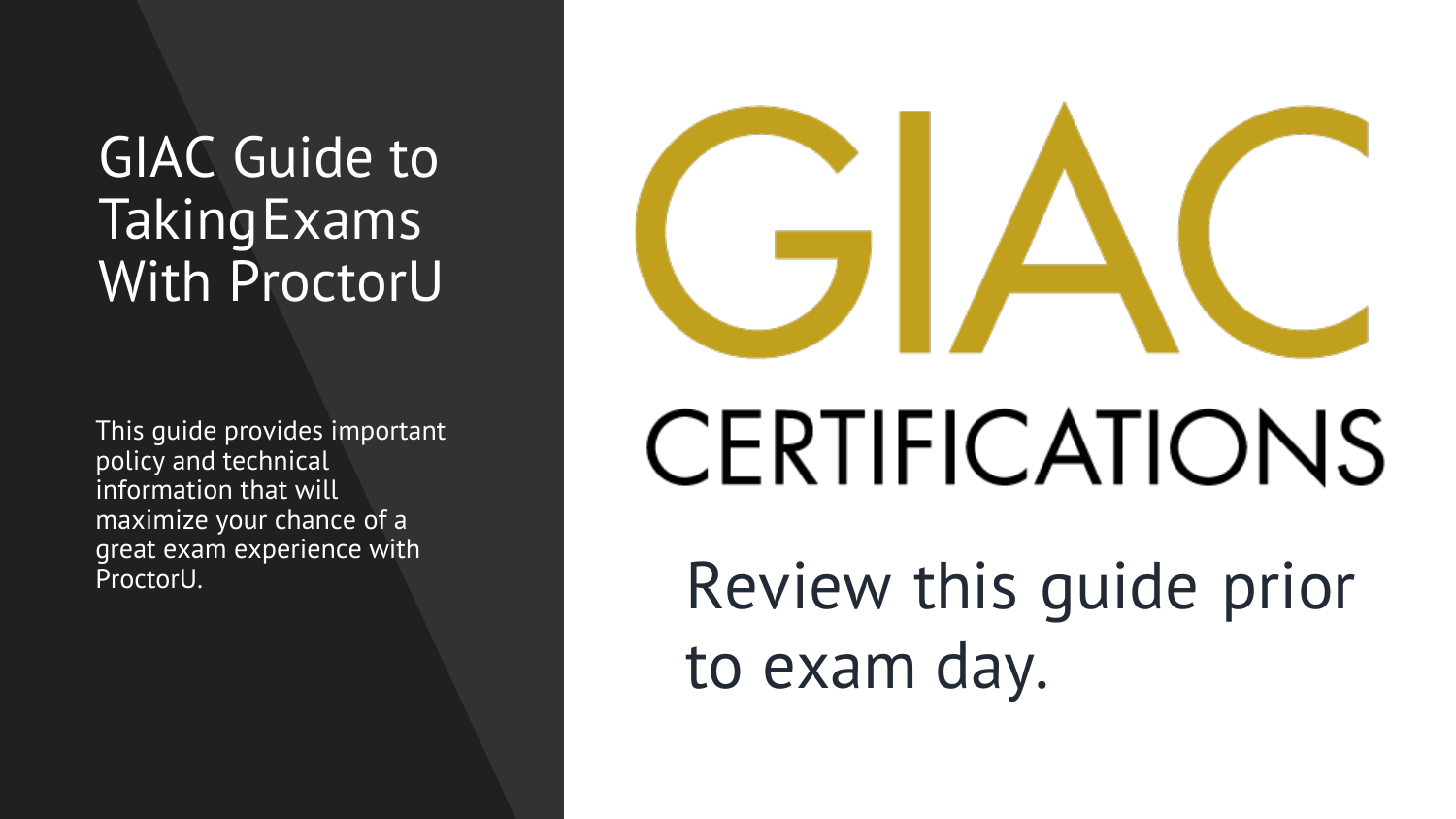

## Contents

| <b>Exam Day Preparation</b>        |         |
|------------------------------------|---------|
| <b>Computer Requirements</b>       | Page 2  |
| Software                           | Page 3  |
| <b>Technical Requirements</b>      | Page 4  |
| <b>Your Testing Environment</b>    | Page 5  |
| <b>Identification Requirements</b> | Page 6  |
| <b>What to Expect on Exam Day</b>  |         |
| <b>Accessing your Exam Session</b> | Page 7  |
| LogMeln Rescue                     | Page 8  |
| <b>Wait Times &amp; Breaks</b>     | Page 9  |
| <b>GIAC Exam Policies</b>          | Page 10 |
| <b>Other Helpful Resources</b>     | Page 11 |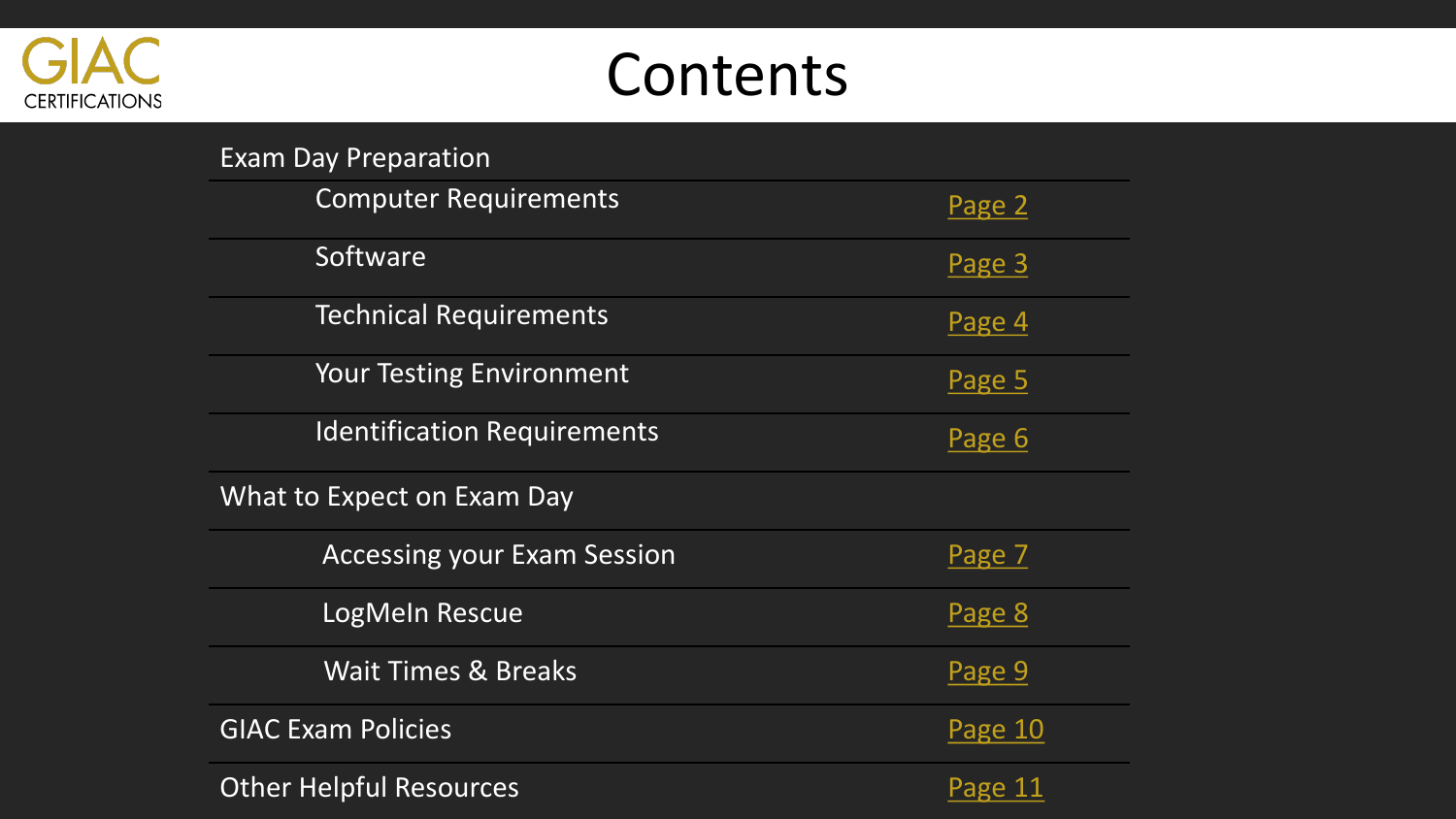## Computer Set-Up **Requirements**

*Computer requirements and restrictions of remote proctoring are necessary to ensure the integrity of our program throughout the remote proctoring process.*

*The remote proctor will need access to your machine settings, camera and microphone during the duration of the exam.*

## **IMPORTANT**

<span id="page-2-0"></span> Complying with the following guidelines as well as the technical requirements on [the GIAC website](https://www.giac.org/exams/proctor/technical-requirements)  will help ensure you can successfully access & complete your exam.

Success will likely require one or more of the following:

- Adjusting your computer settings & configuration
- Disabling software
- Installing a new browser
- Updating a browser or operating system
- Using an ethernet connection & if possible, ensuring you are the sole internet user during your exam
- Using a computer with minimal installations

Built-in translation tools or translation extensions are strictly prohibited during a GIAC exam. Hard copy English dictionaries are permitted per GIAC's open book policy.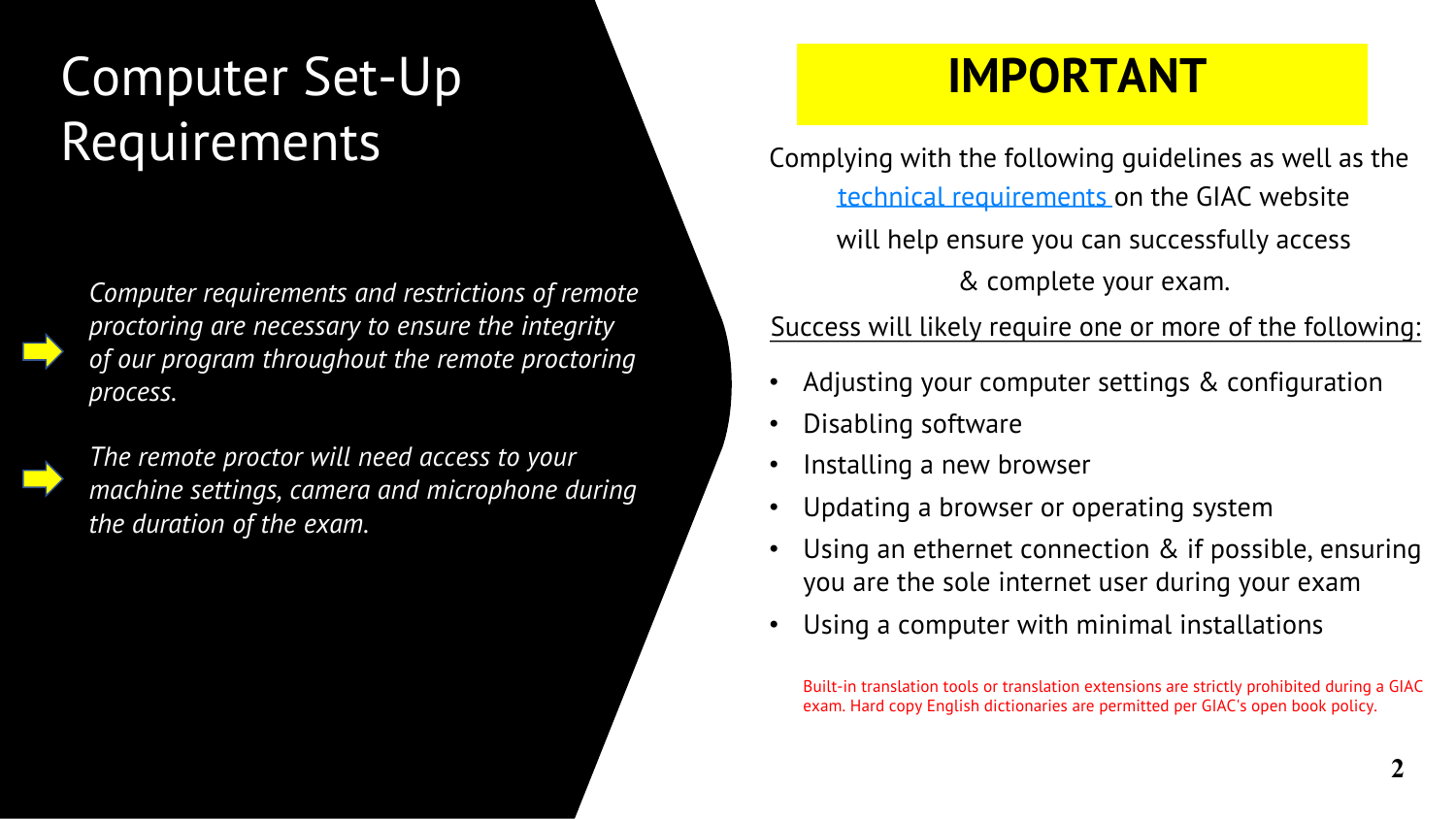

# Computer Set-Up & Compatibility

## Ensure these applications are FULLY DISABLED prior to your exam:

- **Virtual Machines (VMware, Virtual Box, etc.)**
- **Web and Video Conferencing** (Skype, Zoom, Slack, Webex, GoToMeeting, etc.)
- **Recording or Playback Utilities** (iTunes, Spotify, etc.)
- **Screen Capture or Streaming Tools (Twitch, OBS Studio, etc.)**
- **Casting Tools** (Airplay, Google Cast, etc.)
- **Voice Chat Tools** (Discord, Ventrillo, TeamSpeak, etc.)
- **Translators** (Browser extensions/settings, autotranslation, etc.)

<span id="page-3-0"></span>

- **VPN** (Zscaler, NordVPN, Symantec, etc.)
- Remote Desktop (Team Viewer, Go-toAssist, Zendesk, etc.)
- **Hyper-V** in Windows instruction provided on page 11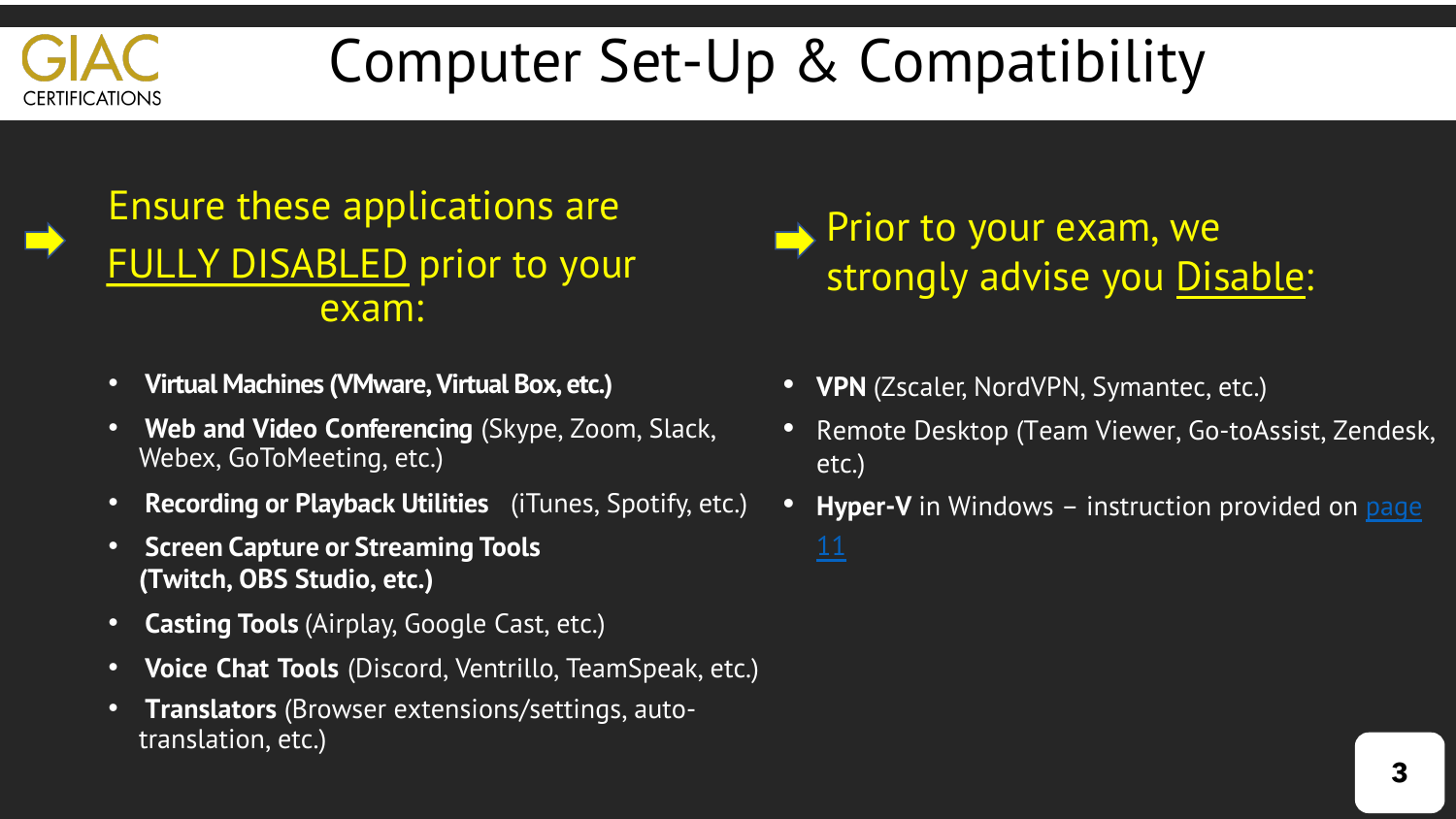

## Technical Requirements



<span id="page-4-0"></span>The ProctorU Browser Extension must be installed prior to taking the exam.

Once installed, you will see a little blue owl to the right of your browser search bar.

You can install the most updated version of the ProctorU extension here for Chrome and [here for](https://www.proctoru.com/firefox) [Firefox. No other browsers are supported.](https://chrome.google.com/webstore/detail/proctoru/goobgennebinldhonaajgafidboenlkl) We **strongly** recommend using Chrome browser when testing with ProctorU.

#### **Important**

Complete ProctorU's automated [equipment](https://go.proctoru.com/testitout) check prior to exam day. This will test your camera/speakers, monitor, browser, current internet speeds, RAM and CPU usage. If any equipment does not pass, connect with a live representative who will do a manual check via the "Need Help? Chat Now!" button.

*\*\*Be advised: Passing this equipment check does not guarantee exam day success & does not account for security settings and [incompatible](#page-3-0) software\*\**



Check out our *technical requirements webpage* for additional equipment requirements & info.  $\,$  **4**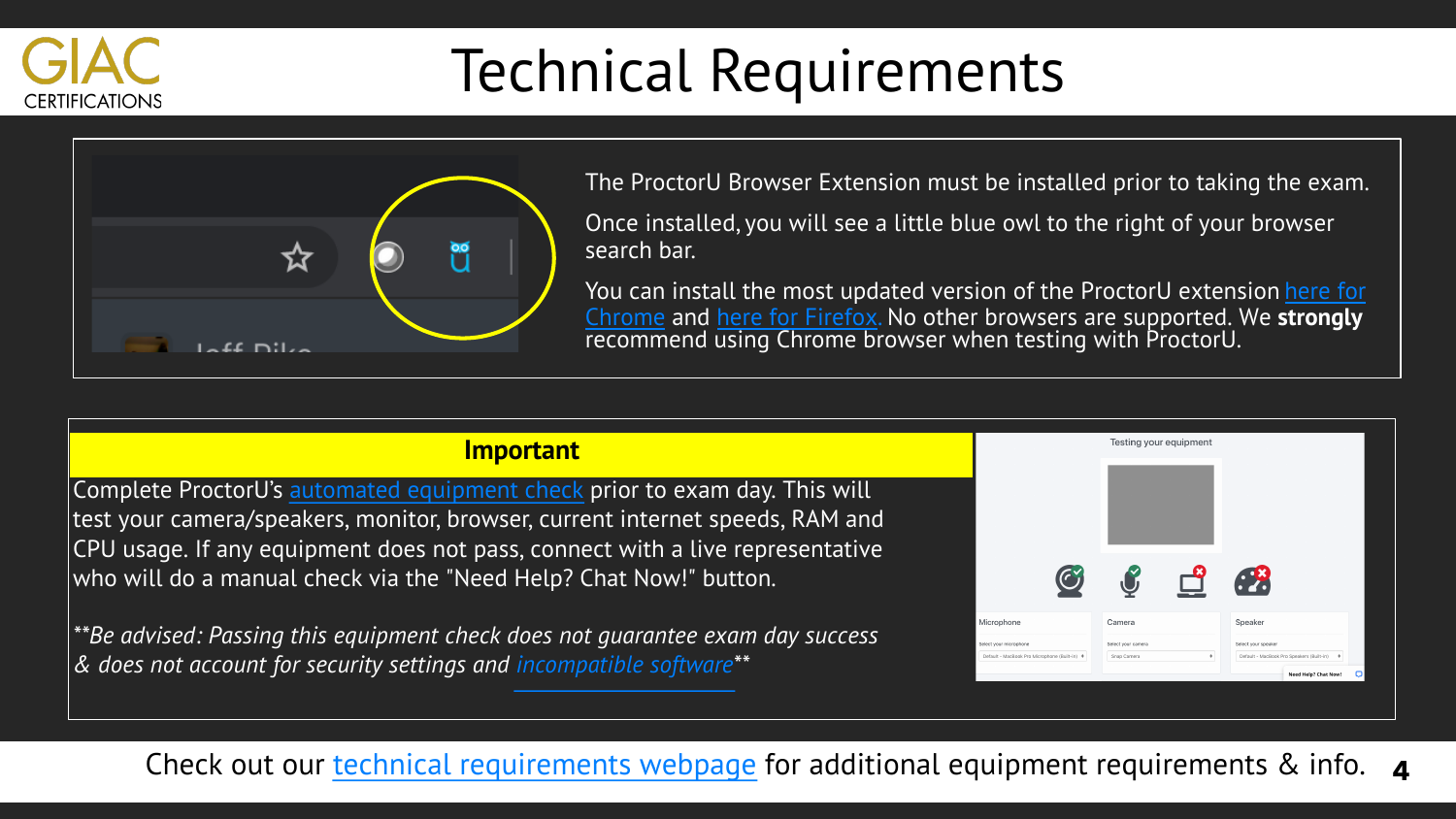## Testing Environment Requirements



## The Exam Room

- Select a secluded area -Avoid 'open' areas (Testing in any bathroom is strictly prohibited)
- No testing from a clear glass room (you may be asked to cover windows/glass)
- Free of background noise, music/ tv, and interruptions (Reading questions or talking out loud is strictly prohibited)
- Well lit, so that you and the room are clearly visible to your proctor via your webcam

<span id="page-5-0"></span>

## Immediate Testing Area

- Clear hard work surfaces only (No testing from beds, couches, etc.)
- No personal belongings (cellphones, watches, etc.)
- No smoking, vaping, dipping
- No food allowed
- No writing instruments
- You are permitted an armful of hardcopy resources/notes (No electronic materials permitted) in alignment with the [Open Book](https://www.giac.org/exams/proctor) **Policy**



## Your Computer

- Only one computer is permitted in the testing room
- Your exam computer should have asingle mouse, keyboard, and display—Additional computer monitors and/or external displays connected to a laptop are prohibited, even if they are powered off
- Headphones of any kind are prohibited



Need special **Testing Accommodations** for a disability?

Do not schedule your exam appointment yet! Review GIAC's Disability [Accommodation](https://www.giac.org/about/policies/disability) Policy and apply for special

accommodations at least four weeks prior to your desired testing appointment.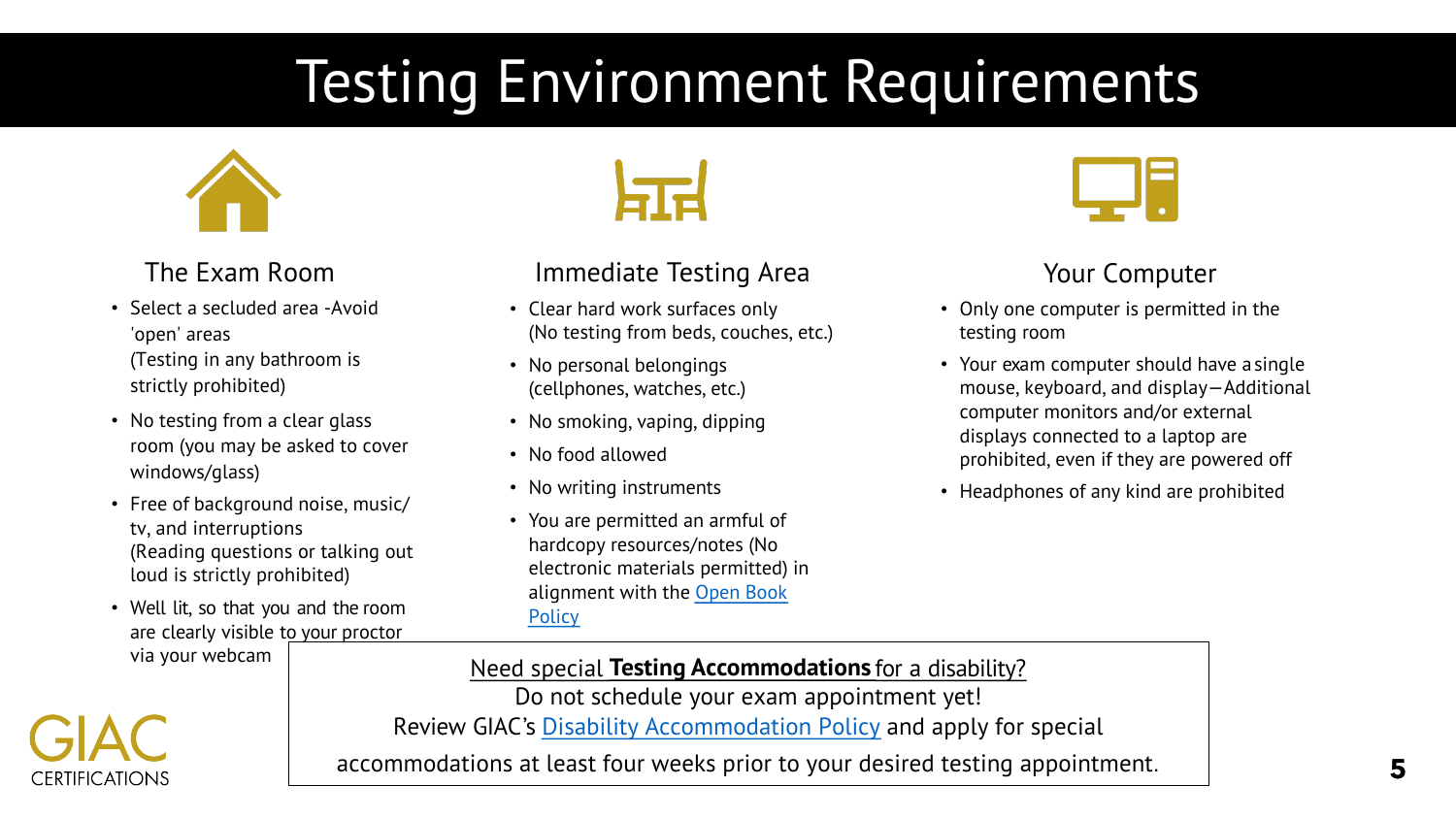## Identification **Requirements**

ProctorU requires that your name is displayed in English on both of your IDs.

If you do not have two forms of ID in English, please notify us at proctor@giac.org at least 7 days prior to your exam.

## <span id="page-6-0"></span>**Two Forms of ID Are Required**

#### 1st ID must have a photo. Acceptable photo IDs include:

- $\Rightarrow$  Driver License
- $\Rightarrow$  Passport
- $\Rightarrow$  Military Identification
- $\Rightarrow$  Temporary government issued identification
- $\Rightarrow$  Any Physical Government issued identification card

#### Please Note: Bank cards are NOT permitted as a form of ID (No credit, debit, ATM, etc.)

#### 2<sup>nd</sup> ID does not require a photo. It may be from the first list or any of the following:

- $\Rightarrow$  Library card
- $\Rightarrow$  Membership cards issued by private clubs (social, athletic, educational, alumni, etc.)
- $\Rightarrow$  Membership cards (called loyalty cards) issued by private companies (supermarkets, warehouse club stores, etc.)
- $\Rightarrow$  Utility bills, which are often used as proof of residence or address
- $\Rightarrow$  Proof of professional certification (for members of regulated professions)
- $\Rightarrow$  Birth certificate
- $\Rightarrow$  Voter's registration card
- $\Rightarrow$  Tribal membership card
- ⇒ Proof of automobile insurance card, renter's insurance, or homeowner's insurance
- $\Rightarrow$  Health insurance card issued by a private health insurance company, by Medicare, or by a government agency
- $\Rightarrow$  Pilot's license
- $\Rightarrow$  Marriage certificate
- $\Rightarrow$  School record or report card
- $\Rightarrow$  School or institution ID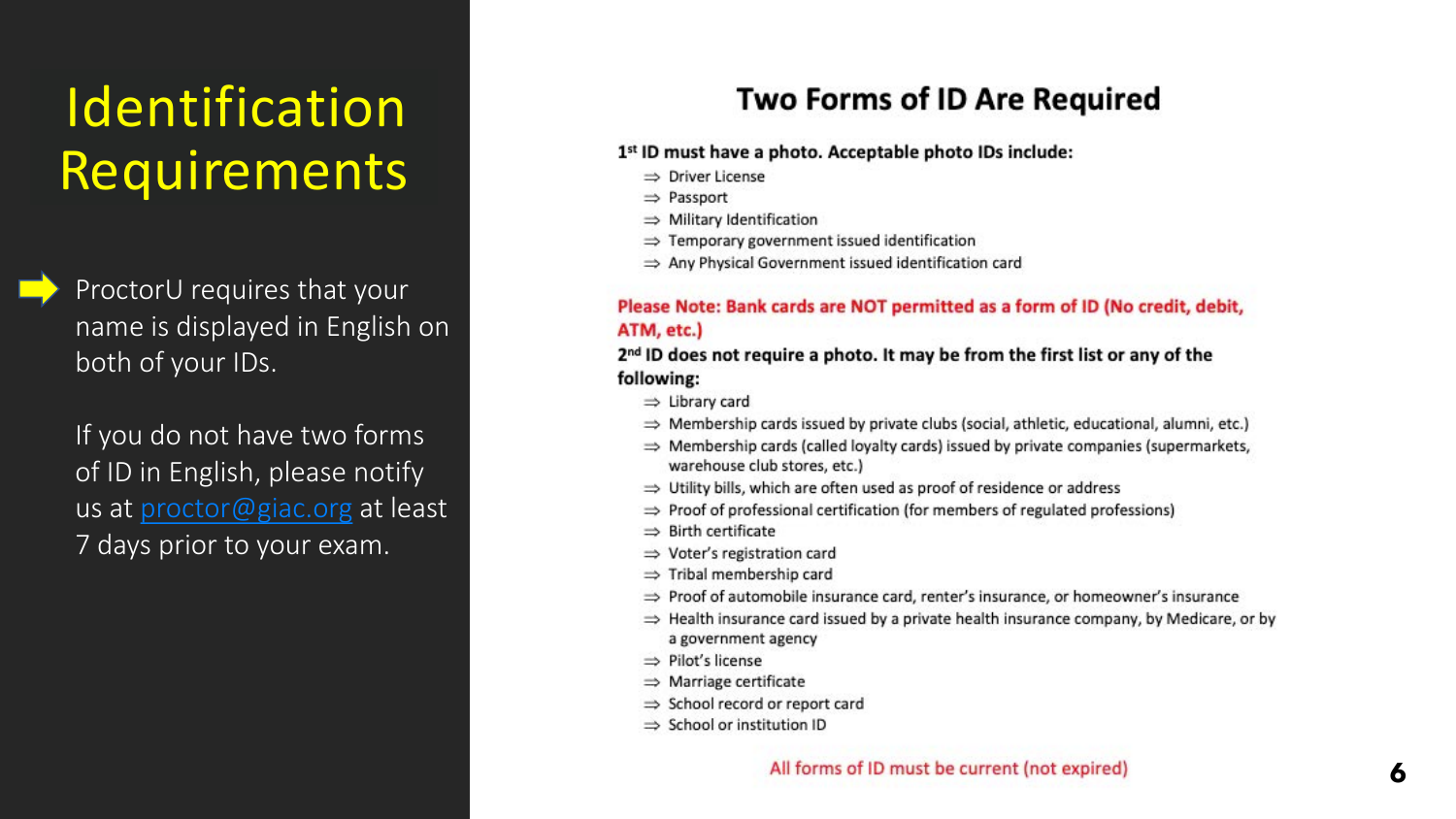

# <span id="page-7-0"></span>Accessing Your Exam



GIAC will send you an email with a launch link approximately 1 hour before your scheduled appointment. Click this link up to 15 minutes in advance of your appointment. If you do not receive the email, you may log into your GIAC account and click on Certification Attempts to access the link. Please note, if you are more than 15 minutes late, your appointment may be canceled.



After entering your GIAC credentials, you will be redirected to ProctorU. Your photo will be taken, and you will be asked to accept the ProctorU exam rules.



You will be prompted to download, install and run LogMeIn [Res](#page-8-0)cue -- more info on page 8.



You will be connected with a ProctorU proctor who will:

- Check your IDs
- Review your prepared exam resources
- Require a 360-degree pan of the room using your webcam
- Monitor checks will be conducted using a reflective surface (mirror or cellphone selfie camera view) or with an external webcam
- Grant you access to your exam \*This start-up process does not deduct from your exam time\*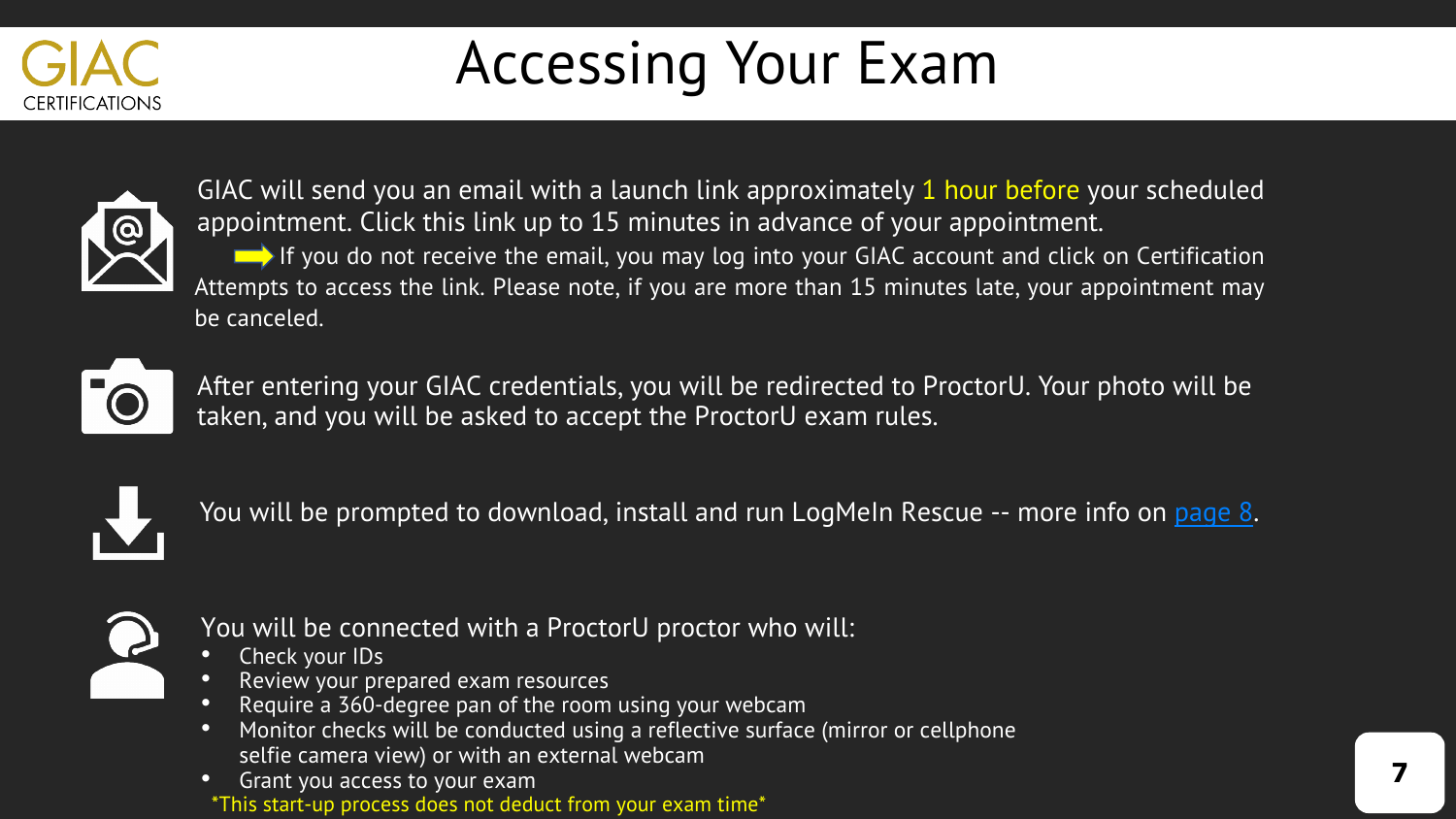

## <span id="page-8-0"></span>LogMeIn Rescue

**LogMeIn Rescue is an applet used by ProctorU to secure and monitor your computer during your exam. This applet also allows you to communicate a with your proctor and receive assistance during your exam.**

- **When prompted download, unzip, and install LMIRescue.zip. The LMI is only used for taking the exam, and can be fully removed as soon as your exam is complete. Please see [page 11](#page-11-1) for instructions to uninstall ProctorU Add-Ons.**
- **Run the Support-LogMeInRescue application.** If you have multiple copies from a previous attempt, run the latest one. Each copy of this app is only good for one session.
- **Once you have successfully run the application, the blue ProctorU owl will be displayed in your task bar.**



• Finally, your proctor will use remote access to properly configure your computer for your exam session. There may be a delay between the time your session connects with ProctorU and when your proctor becomes available to interact with you and setup *your exam.*

#### **CRITICAL: Do NOT close this application once you launch it.**

This is your session with your proctor. If you close the application prematurely you will need to click on the ProctorU browser-extension to initiate tech support and wait in a service queue until a support representative is available.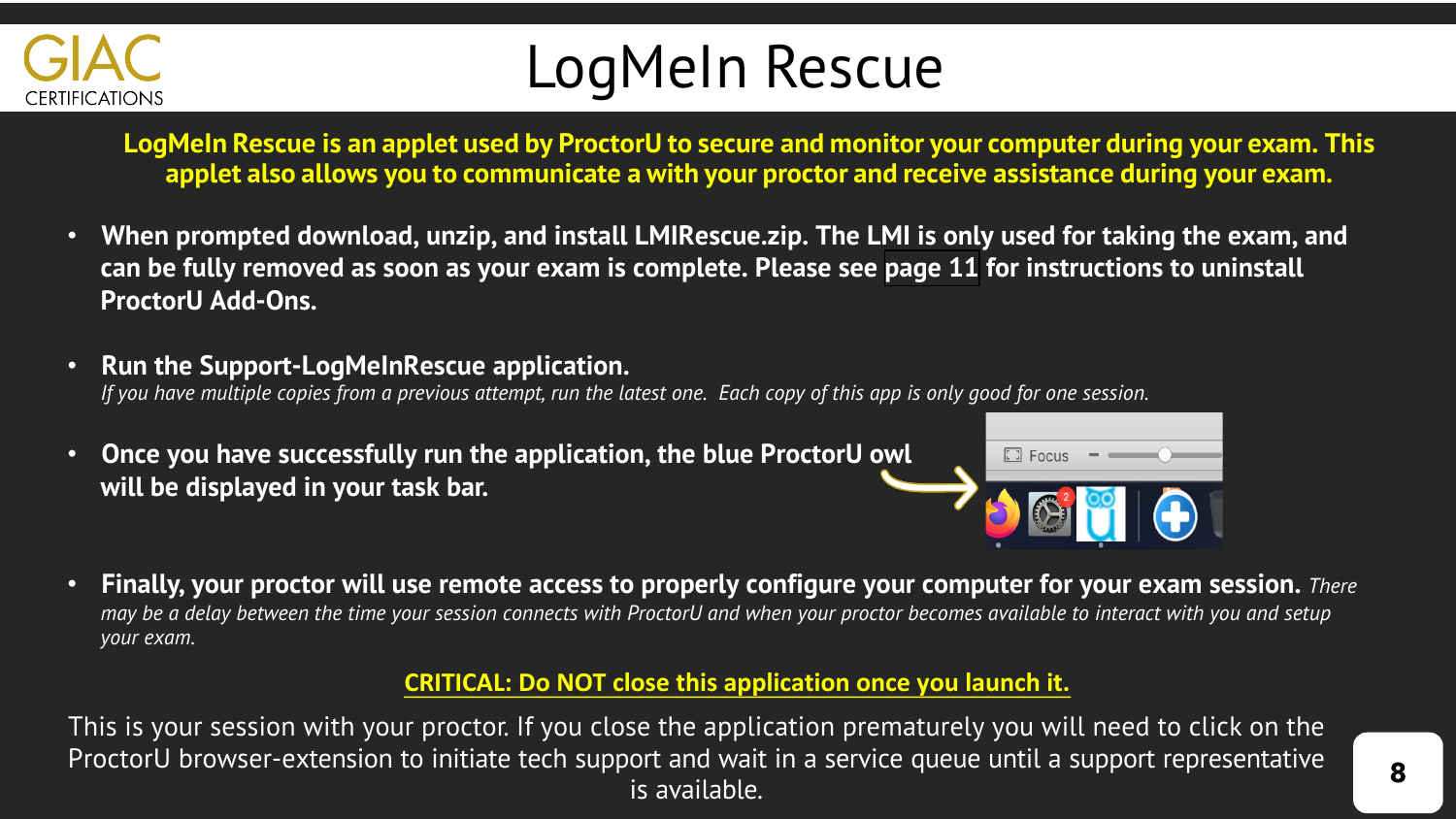## <span id="page-9-0"></span>Wait Times & Breaks

## **ProctorU Wait Times**

Please expect that delays may occur during your session as a result of:

- Waiting to connect to an available proctor during a high-volume appointment day/time (**up to or more than 30 mins**)
- Troubleshooting that may be necessary to resolve technical issues before starting your exam or during your exam
- Needing to re-secure the testing environment after a break

**Schedule your exam with unexpected delays & potential wait times in mind.**

**Avoid planning important appointments or events immediately following your exam session.**

#### **Exam Breaks**

#### **You are permitted 15-minutes of break time during your exam, as explained in our Exam [Policies](#page-10-0).**

Please Note:

- The 15-minutes can be utilized all at once or taken in two sessions
- You must answer any previously skipped questions before you will be permitted to take a break
- You are required to notify your proctor before leaving the testing area, and your proctor will need to re-secure the room when you return

Instances of unapproved breaks during an exam session may disqualify the exam attempt & result in your certification being revoked.

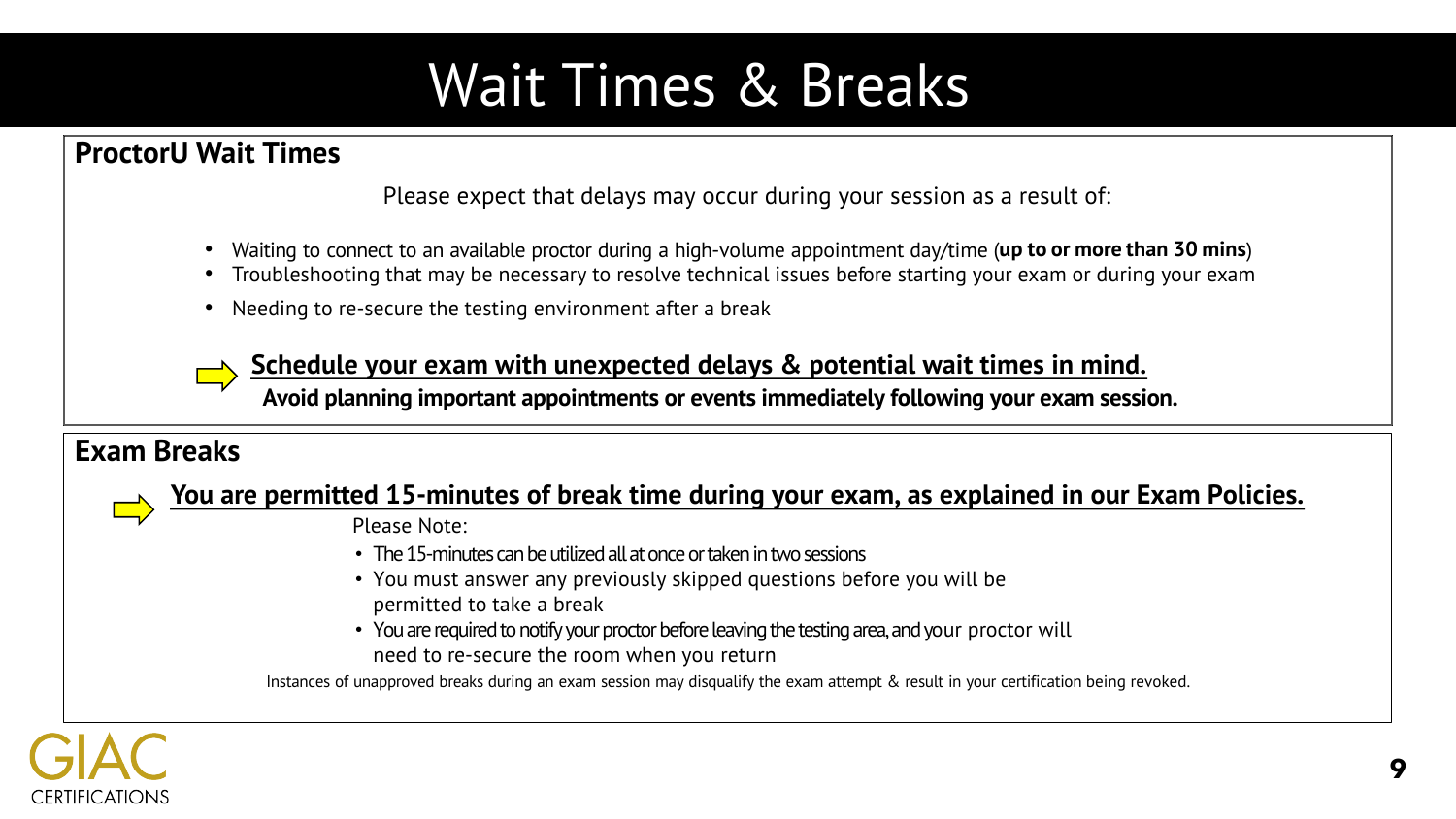## **GIAC Exam** Policies

#### **Open Book Policy**

GIAC exams are open book format. You may use an armful of hardcopy books and/or notes, so long as the materials do not have the appearance of GIAC questions or answers.

- <span id="page-10-0"></span>• Authorized reference materials include:
	- Original SANS course materials or books from other courses you have attended
	- Index/table of contents and/or printed or hand-written notes
	- Printed reference books/magazines
- Unauthorized reference materials include but are not limited to:
	- X Soft copy electronic documents
	- X Internet (Google, blogs, emails, etc.) or browser windows not connected to the **GIAC Exam Engine**

#### **Skipping Questions**

By design, you will not be able to review or make changes to answered questions. For this reason, GIAC provides the option to skip questions instead.

- You will be allowed to skip between 10-15 questions depending on your exam. The exact number you can skip is stated in your Certification Overview available in your account.
- You can answer skipped questions by clicking the 'Answer Skipped' button. Otherwise,  $\bullet$ questions will automatically be displayed at the end of the exam.
- Unanswered questions at the end of your exam will be marked as incorrect.

#### **Break Allowances**

You have 15 minutes of break time during your exam. The break can be taken all at once or in two shorter sessions by clicking the 'Take a Break' button at the top of the screen.

- Any skipped questions must be answered for the 'Take a Break' button to be used.
- At the end of your break, the proctor will require you to rescan the room.
- Your proctor will need to enter their proctor password before you will regain access to the  $\bullet$ exam. You will not lose time during this process.
- The exam clock will resume automatically if you do not return by the 15-minute mark.

#### **Flagging Questions**

Your feedback is a valuable resource for us. GIAC reviews all exam feedback to look for process improvement opportunities. Submitting question feedback has no impact on your score or the outcome of your exam.

- To submit feedback on a particular question, click the 'Submit Question Feedback' link on the right side of the screen before proceeding to the next question.
- You will be provided two feedback options: 'Typographical Error' or 'General Comment.' If  $\bullet$ you choose to submit feedback, a text box will appear allowing you to enter your comments.
- Upon completion of your exam, you will have the opportunity to evaluate your overall test- $\bullet$ taking experience.